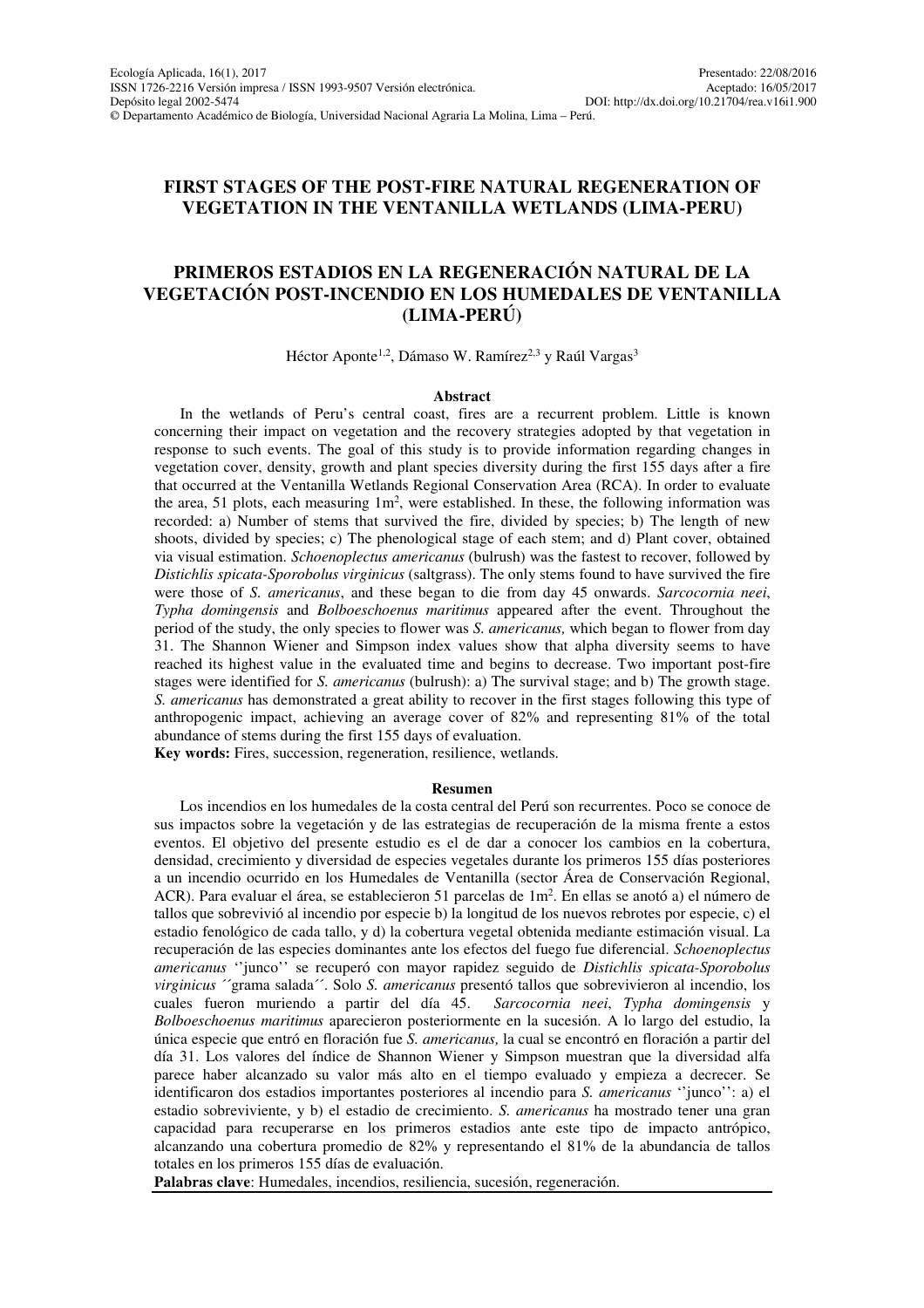## **Introduction.**

The burning of vegetation is a widespread practice in the tropics, where it is mainly used as part of agricultural activities. This practice enables the removal of vegetation cover, the control of pests and weeds, and the adding of nutrients to the soil (Hernández-Valencia & López-Hernández, 2002). In South American wetlands, this episodes of fire are also common, and (with grazing) is considered one of the anthropogenic impacts that shape and determine the ecosystem evolution and dynamics (Batzer & Sharitz 2006, Keddy 2010). Globally and compared to terrestrial ecosystems, wetlands are poorly studied in relation the effects of fire and functioning of these environments (Smith *et al.,* 2001; Kotze, 2013; Bixby *et al.,* 2015). In these ecosystems the effects of fire are complex and depend on certain characteristics such as size, severity and frequency of burning, related to internal factors such as hydrology and geomorphology of the wetland (Bixby *et al.,* 2015; Watts *et al.,* 2015). In South American wetlands, this episodes of fire are also common, and (with grazing) is considered one of the anthropogenic impacts that shape and determine the ecosystem evolution and dynamics (Batzer & Sharitz 2006, Keddy, 2010).

In the wetlands of Peru's central coast, fires are also caused on a regular basis as the result of human activity (Aponte *et al.,* 2015). In some cases, anthropogenic burning is used to control bulrush

(*Schoenoplectus americanus)*, enabling the plant, according to those who extract this fiber, to grow in a way that keeps the tissue free of pests (Aponte *et al.,* 2014). Other fires are caused by people burning waste or by those with an interest in acquiring the land occupied by wetlands (Aponte & Ramirez, 2014).

The effects of fire on biological diversity can be neutral, positive or negative, and a range of effects have been reported on the planet's ecosystems (Vogl, 1973; Koenen & Koenen, 2000; Bond & Keeley, 2005; Salvia *et al.*, 2012; Ukmar *et al.,* 2007). In the case of the coastal wetlands of Peru, little is known about the effect of fire on these ecosystems. Even though there have been reports of possible over dominance of some species as a result of fires (Aponte & Ramírez, 2011), it has remained unclear as to whether these ecosystems are resilient in terms of their ability to counter the effects of such events (Aponte *et al.,* 2015). Studying the natural post-fire regeneration of these environments allows us to gain some insight into the ability of these ecosystems to recover from such impact.

The goal of this study is to offer a detailed report on changes in the cover, density, growth and diversity of species during the first 155 days after a fire occurred in the Ventanilla Wetlands Regional Conservation Area (RCA).



**Figure 1.** Study area. a) Map of the study area in Perú and detail of the Ventanilla Wetlands RCA; a circle marks the zone affected by fire; Scale 500 meters. b) Detail of the fire-affected zone, showing the area of reed beds (y), grasslands (x), and the plot 11. Scale 50 meters.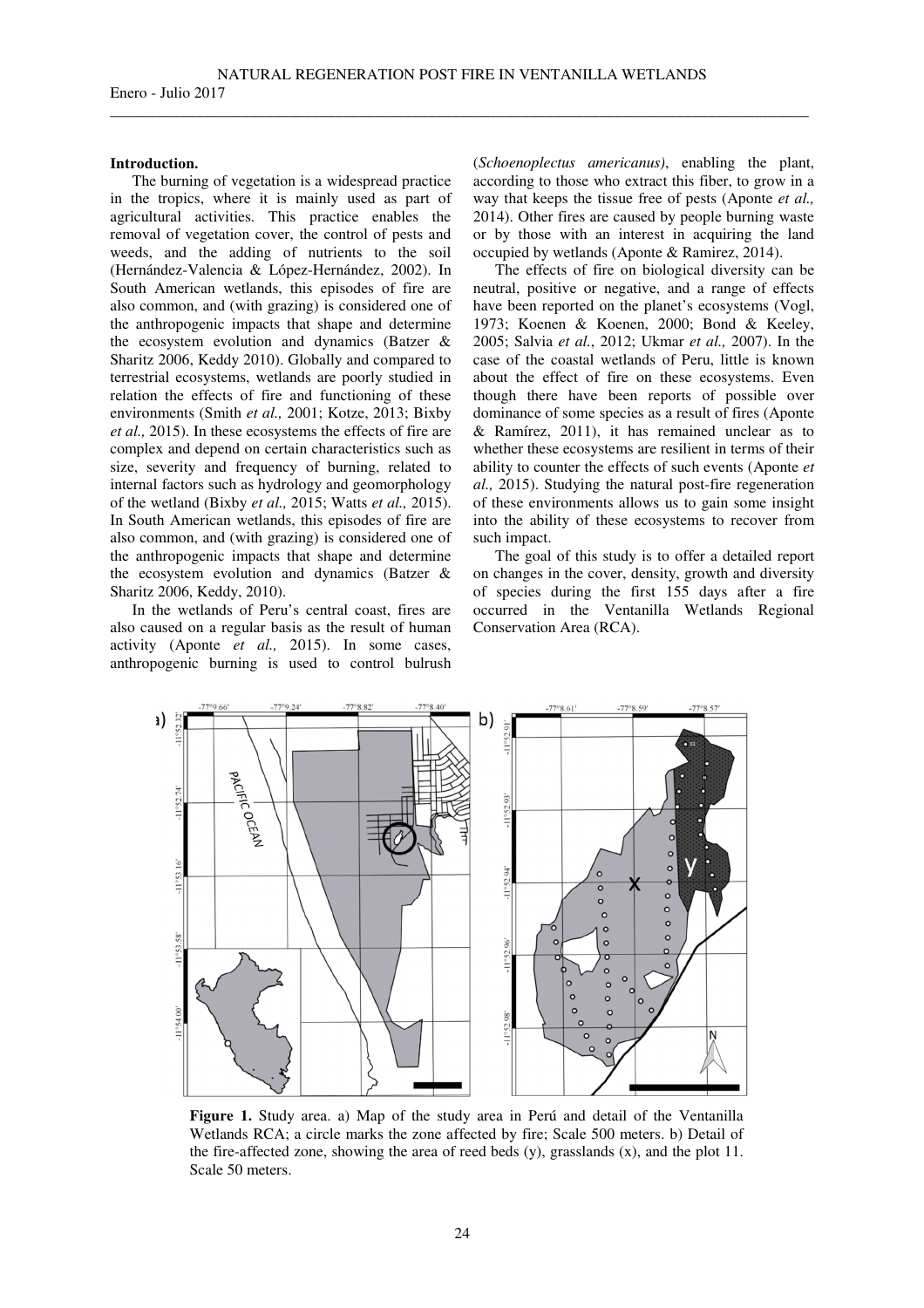Study Area.

The Ventanilla Wetlands Regional Conservation Area (RCA) is located in the Constitutional Province of Callao, in the district of Ventanilla (11°52'54.84''  $S - 77^{\circ}08'35.25''$  W, Figure 1a). It is bordered to the south by low hills, to the east by areas of urban sprawl, and to the west by the coastline at Playa Costa Azul (Aponte & Ramirez, 2014). The fire took place in the eastern sector of the wetlands on March  $28<sup>th</sup>$ 2014 (Figure 1b). The typical plant communities of the area are: rushes dominated by *Schoenoplectus americanus* (bulrush); grasslands dominated by *Distichlis spicata* and *Sporobolus virginicus* (saltgrass); reed beds mostly dominated by *Schoenoplectus californicus* (California bulrush, or "totora" in Peru); and areas of *Salicornia*, dominated by *Sarcocornia neei* (glasswort).

At the time the fire occurred (March  $28<sup>th</sup> 2014$ ), the wetland flora was being monitored (Aponte & Ramirez, 2014), so we were able to assess the affected zone. Because of this anthropogenic disturbance, an area of 0.7 hectares (less than 0.3% of the total area of the RCA) was lost. The most abundant species, and the species most affected by the fire, were *Schoenoplectus americanus* (bulrush)*, Typha domingensis* (Southern cattail), *Bolboschoenus maritimus, Sporobolus virginicus* and *Distichlis spicata* (saltgrass), all of which formed part of the grasslands and reed beds. The soil of the reed beds consisted mostly of the decomposing stems of the species themselves (*S. americanus* and *T. domingensis)*, of a principally organic and waterlogged nature, while the soil of the grasslands was mostly sandy or sandy and claylike in nature, and partially waterlogged.

With the goal to determine the burn severity (following Keeley, 2009) in the affected wetland area, we follow the study of Salvia *et al*. (2012) who identify three fire severity classes for coastal wetland: low severity, medium severity, and high severity. These classes are characterized by a remnant vegetation cover and a loss of matter organic. Considering the damage made on this area (the loss was more than the 95% of vegetation above soil), we can classify this episode like a high severity class.

## **Methods.**

#### Sampling.

There were nine evaluations on days 3, 17, 31, 45, 59, 73, 87, 122 and 155 after the fire. The sampling in the affected zone was carried out using 51 plots, each of which measured  $1m^2$ , distributed throughout the length of four transects covering the affected area and all the affected plant communities. The fire damage was similar in all plots evaluated (high severity). These were arranged in a stratified design, allowing evaluation of the entire reed bed and grassland areas; the distance between the plots was 5 meters (except

plot 11, which was placed at 10 meters from other plots, on a reed bed equally affected, just to cover the affected area, see Figure 1b for plot distribution).

It was measured in each plot: a) The number of stems that survived the fire, divided by species; b) The length of new shoots, divided by species; c) The phenological stage of each stem; and d) plant cover, obtained via visual estimation (a widely used method for assessing dominance, succession, and monitoring vegetation, including wetland vegetation cover; Hatton *et al.*, 1986, Floy and Anderson 1987, Dethier et al., 1993, Godínez-Alvarez *et al.*, 2009, Friedman *et al.* 2011, Rochefort *et al.* 2013). Where cover was greater than 80%, the counting and measuring of individual specimens proved more difficult: for this reason, when a parcel exceeded this cover only the variables in one quarter of the parcel were recorded, multiplied by four to obtain the number of stems for the entire parcel (this was done from day 73 (plots 5 and 7), day 122 (plots 1, 4 and 6) or day 155 (2, 8 and 10) as needed). In order to reduce sampling bias by the observer, the field evaluators (authors) were the same in all the monitoring activities, which improves the evaluation considerably (Godínez-Alvarez et al 2009, Friedman et al 2011). Because of the difficulty in differentiating between *Sporobolus virginicus* and *Distichlis spicata* in the form of regrowth, these species were both treated as saltgrass.

# Analysis of data.

The post-fire recovery of each species was quantified in two ways: a) The first way consisted of the sum of the number of stems per species; and b) The second way consisted of the sum of the length of all the stems per species, and this parameter was known as longitudinal stem production (LSP). Graphs were produced for both variables, which were transformed logarithmically to better appreciate the details concerning less abundant or shorter species.

In order to analyze the length reached by the stems of each species throughout the entire evaluation period, box plots were produced using PAST 2.17c software (Hammer *et al.,* 2001).

With data on abundance and richness of all plots, the Shannon Wiener diversity index (logarithm to the base e) and Simpson's dominance index were calculated for the affected area. This calculation was done with PAST software using the values for the numbers of stems per species in each evaluation. In order to understand the diversity tendency over time, regressions were performed using the Curve finder tool (all model families except polynomial) in Curve Expert program (Hyams, 2010); the best fit was chosen considering the smaller standard error (se) and highest correlation coefficient (r).

From the vegetation cover of the different plots, maps were built up in order to observe the recovery process over time. These maps were constructed by interpolating the vegetation cover using the Kriging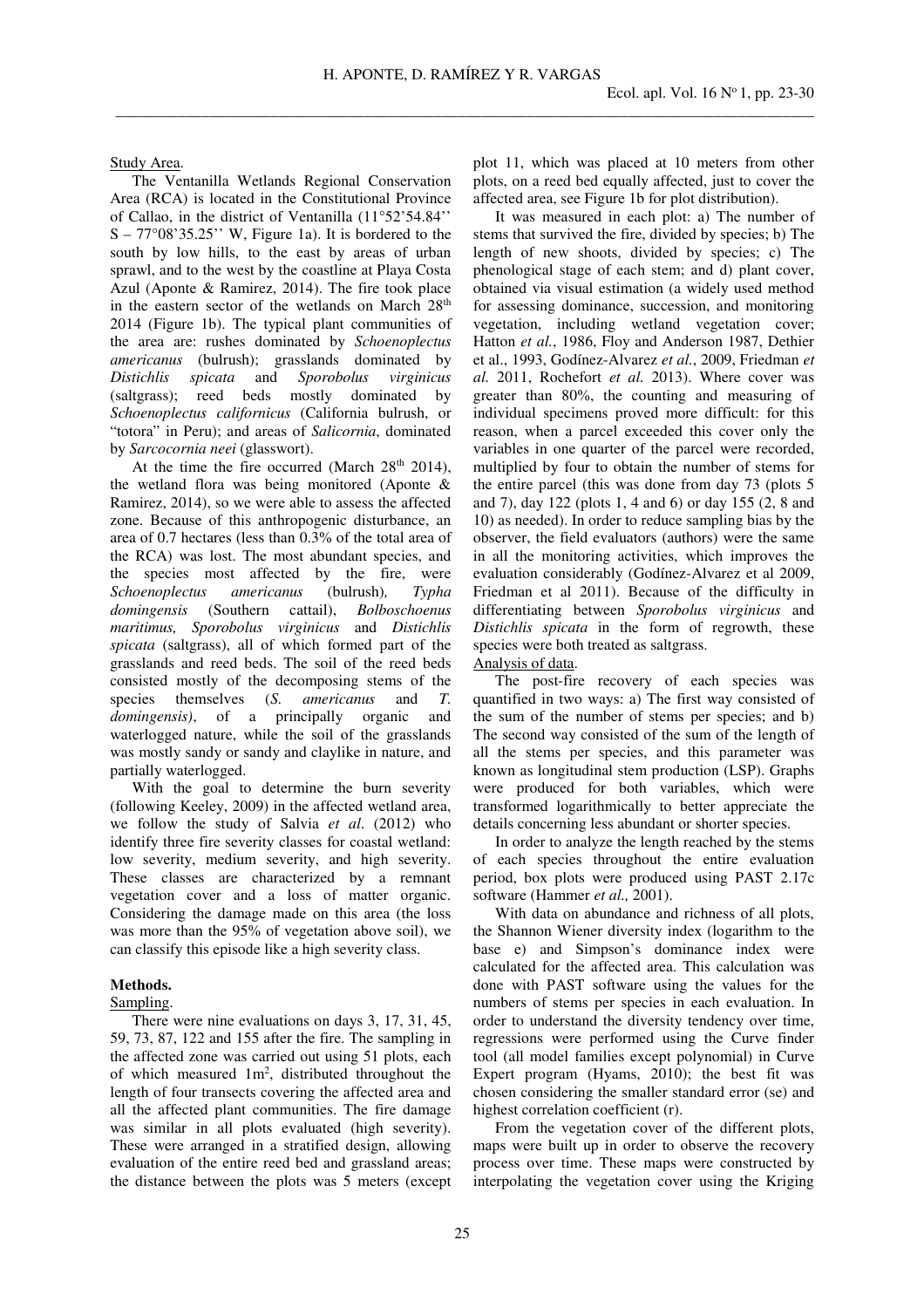

**Figure 2.** Changes in abundance over time expressed as the logarithm of the number of stems (a) and Stem Length Production (SLP) (b); where these values were 0, 0 was shown. The dotted line shows the sum of all species.  $\blacksquare = S$ . *americanus*;  $\blacktriangle = D$ . *spicata-S. virginus* (saltgrass); ♦=*Sarcocornia neei*; ●=*Typha domingensis*; X=*Bolboschoenus maritimus*.

technique (Oliver & Webster, 1990) using the ordinary spherical model. This process was carried out using Q.GIS 2.14 and SAGA GIS 2.2, allowing to produce graphs of the respective maps.

## **Results.**

The number of stems and the LSP over time are shown in Figure 2. *Schoenoplectus americanus* (bulrush) was the species which recovered most rapidly during the evaluation period. This species had the highest abundance (69% of the stems) and growth (81% of LSP) over the 155 days, followed by saltgrass (28% and 18%, respectively); the other did not exceed 2% for both variables.

The length of the stems for all species, except for *Typha domingensis*, increased progressively over the evaluation period (Figure 3). Temporal analysis allow us to show that in the fastest growing species (*S. americanus*, *Distichlis spicata*-*Sporobolus virginicus*, and *S. neei*) stem length growth occurred at the same time that new shoots were propagated. The average length after 155 days was 63.78 cm for *S. americanus*, 34.61 cm for *D. spicata-S. virginus* (saltgrass), 34.07 cm for *S. neei*, 33.33 cm for *T. dominguensis* and 18.72 cm for *B. maritimus*.

Of all species affected by the fire, only some of the *S. americanus* survived the burning, while the other species did not exhibit surviving stems. On days 3, 17 and 31, a total of 19, 753 and 850 surviving bulrush stems were counted; from day 45, this amount was progressively reduced (Figure 4). From this moment, productivity was maintained with the new shoots generated by rhizomes (asexual reproduction), the majority of which belonged to *S. americanus*.

Throughout the study, the only species to flower was *S. americanus,* which was found to flower from day 31 (6 of the bulrush stems were flowering). The number of stems in flower continued to increase, although the proportion of these relative to the total number of stems continued to decline. By day 155, 940 of the stems were flowering (13.3% of the total) (Figure 5).

Cover values were highest in the zone where *S. americanus* was predominant, reaching by day 155 an average of 82% cover, and with a maximum of 100% in three plots and 90% in three others (Figure 6). The grass zone had an average cover of 34% by day 155. Two plots of grasses registered 0% cover during the evaluation.

The Shannon Wiener index values show that alpha diversity grows according to an exponential model (  $y=a(b-e^{-cx})$ ; a=1.02; b=7.47; c=9.76; se=0.05; r=0.99). Simpson's Dominance values show that dominance decreases according to a rational function  $(y=(a+bx)/(1+cx+dx^2); a=1.31; b=4.86; c=1.56; d=$ 3.95; se=0.01; r=0.99) (Figure 7). In both cases, diversity seems to have reached its highest value.

### **Discussion.**

The results show rapid recovery of vegetation cover after the fire, particularly in the case of *S. americanus* (bulrush). The principal means of reproduction observed in this species were asexual, through rhizomes. Therefore, the production of clones from bud growth is the main tool for the recovery of the cover after fires. This characteristic allows us to suggest that vegetation dominated by *S. americanus* (bulrushes) is resistent to fire. This characteristic of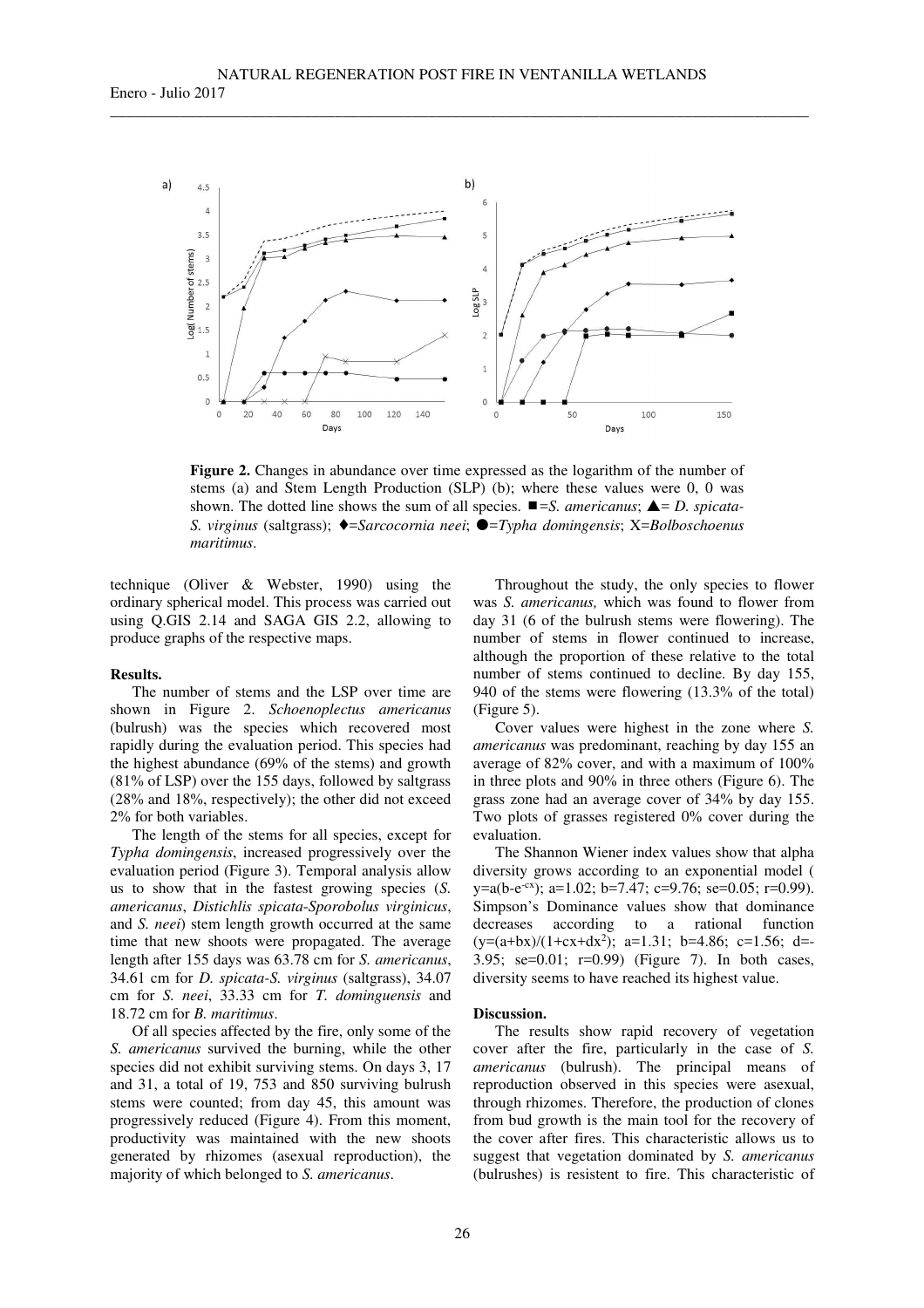the vegetation is what gives the Ventanilla wetlands the ability to respond to these events, despite being considered a fragile ecosystem (Moya *et al.,* 2005; Pronaturaleza, 2010; Tavares*et al.,* 2012). This also reflects the similarities seen in the recovery of this type of ecosystem and forest ecosystems, where recovery through asexual reproduction plays a key role in the early stages of post fire recovery (Hoffmann, 1998; Kennard *et al.,* 2002). Considering the results of this study, the fire doesn't seem to affect the dominance of autochthonous species; phenomenon reported for other Neotropical wetlands (Rocha et al, 2015).



**Figure 3.** Length of the stems during the study period: a) *Schoenoplectus americanus* (bulrush); b) *D. spicata-S. virginus* (saltgrass); c) *Sarcocornia neei* (glasswort); d) *Typha domingensis* (Californian bulrush, or "totora" in Peru); and e) *Bolboschoenus maritimus*. Oand \* represent outliers.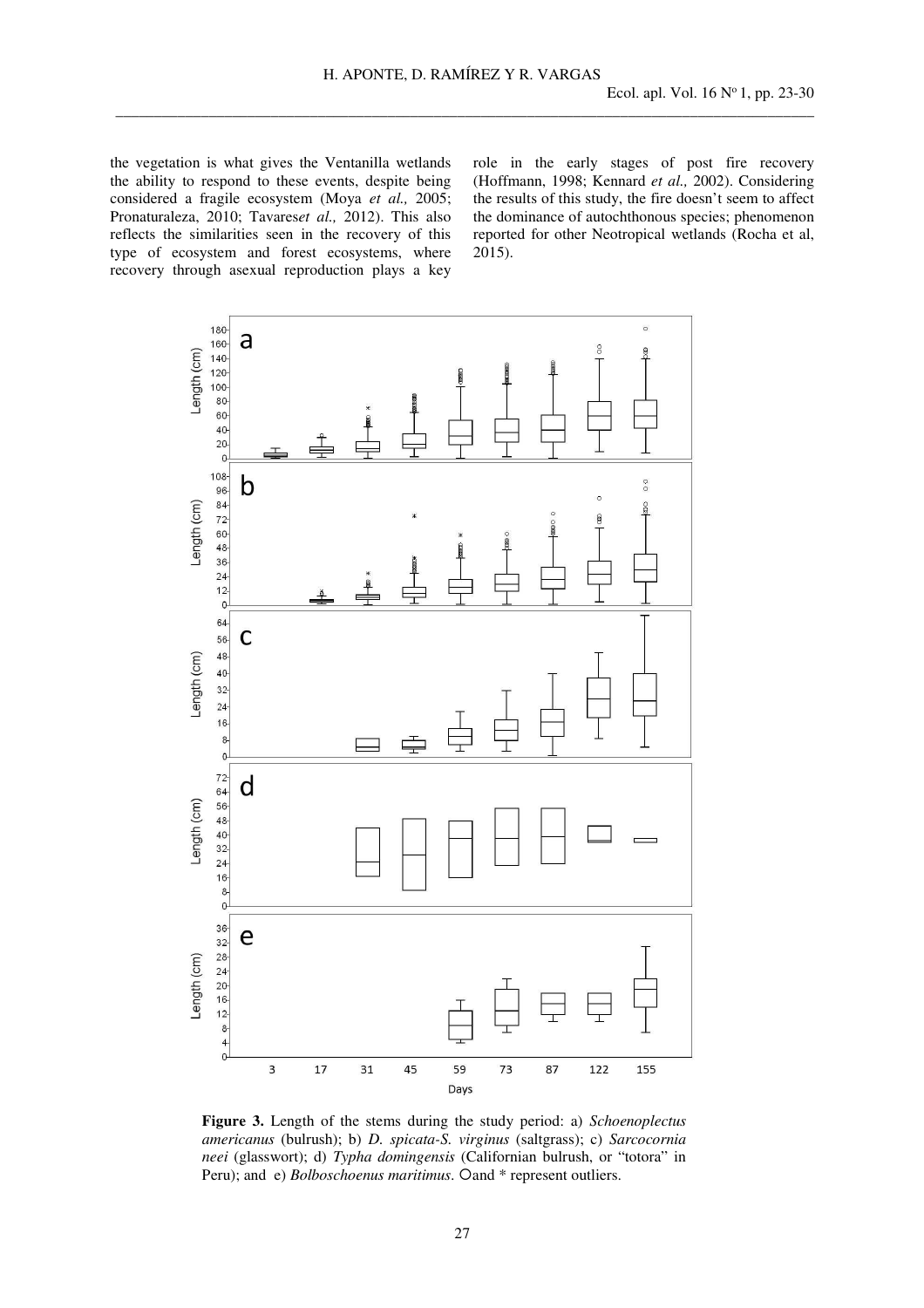

**Figure 4.** Growth of stems throughout the evaluation period:  $\blacksquare$ =Shoots in all species;  $\blacktriangle$ = Bulrush shoots;  $\triangleleft$  = Surviving stems.

We can see, therefore, that bulrush is a species that recovers quickly over a short period (approximately 5 months) after fires. The fact that a considerable number of surviving stems (850) were found could be related to the degree of fire intensity, but it also reveals the potential for this species to remain functional despite being affected. This ability to recover may also be related to the type of substratum in which it lives. The large amount of organic matter and water of which wetland soils are composed may have favored its growth; a response which has been documented under laboratory conditions (Aponte, 2009). This great capacity for growth and regeneration, characteristic of the species, is probably the best explanation of the spatial differences of recovery in the affected area at the end of the study (Figure 6).

In this study, the reed beds were found to recover rapidly after the fire. Given the recurrent nature of fires in the wetland areas of Peru's central coast and given the bulrush responsiveness, controlled fires could be considered suitable activities for use as part of the management of bulrushes. However, it should also be remembered that fauna may be affected by fire (Knapp *et al.,* 2009), and therefore it is essential that further complementary studies be undertaken in order to evaluate this scenario over a longer period.

The diversity obtained by day 155 (Simpson's Dominance Index) is comparable to the diversity of other wetlands on Peru's central coast. This index varies between 0.36 and 1 for the grasslands and reed beds of wetlands such as Puerto Viejo, Medio Mundo, Laguna el Paraíso and Humedal Santa Rosa (Aponte  $&$  Ramírez, 2011). The value on day 155 was 0.56; this value lies within the known diversity range for coastal wetlands. The results of the present study show that diversity seems to have reached its highest value; if this trend continues, alpha diversity could be maintained (if species succeed in establishing their

populations) or decrease (if grasses and rushes begin to occupy available space by displacing other species). Subsequent studies will enable us to test this hypothesis.

From what was observed over the 155 days, we can identify two initial stages of post-fire succession in *S. americanus*:

- a) Survival stage: This is composed of what happened during the first 30 days after the fire, when the productivity of the affected area was maintained mostly due to the surviving stems. In this study, this stage was characterized by the survival of bulrush stems, which despite of having been burned continued to grow. In this study, dominance is high (the only species to survive in this study was the bulrush, *S. americanus*.
- b) Growth stage: This is composed of what occurred after the survival stage, a period during which the biomass of the area is regenerated through rhizome shoots. During this stage, the shoots replace the surviving stems and biological diversity reaches its maximum value. In this study, the sequence among species for the appearance of shoots was as follows (from first to last): *Schoenoplectus americanus, Distichis spicata-Sporobolus virginicus, Sarconornia neei; Typha domingensis* and *Bolboschoenus marítimus*.

Complementary studies in similar ecosystems will make it possible to establish whether or not this pattern is repeated during subsequent post-fire stages. The present study describes for the first time the first stages of a natural regeneration after fire in wetlands of the Peruvian coast.



**Figure 5.** Flowering of bulrushes throughout the evaluation period.  $\blacksquare = \%$  of bulrushes in flower; - -**-**= total number of flowering stems.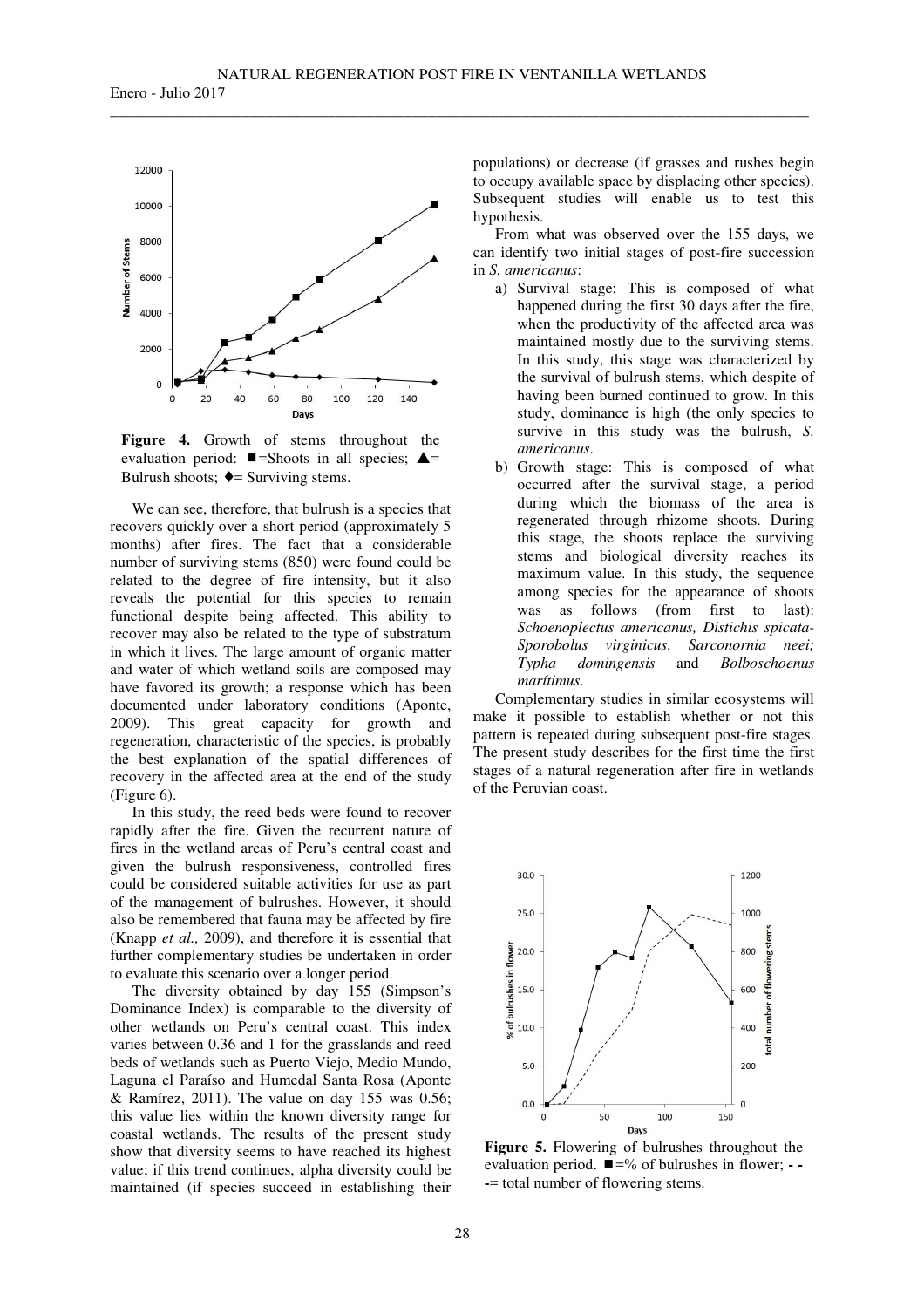

**Figure 6.** : Vegetation cover in the study area at: a)17; b)31; c)45; d)59; e)73; f)87; g)122 and h) 155 days .

# **Conclusions.**

Two important post-fire stages have been identified for *Schoenoplectus americanus*: a) The survival stage; and b) The growth stage. In both cases, it is asexual reproduction which enables recovery of the affected area. *Schoenoplectus americanus* has demonstrated an ability to recover rapidly from this type of anthropogenic impact, reaching high levels of cover  $(82\%)$ , abundance  $(69\%)$  and growth  $(81\%)$  by day 155 of the evaluation. Grasses (*D. spicata-S.virginicus*) were the second group to recover (34% cover). These results demonstrate the potential of these ecosystems for recovery after fire and the differential growth of species after disturbance by burning.

### **Acknowledgments.**

We are grateful to the ACR Humedales de Ventanilla managers and the Callao Regional Government for their support for sampling. We also thank the reviewers of this manuscript for their valuable suggestions.

### **References.**

- Aponte H. 2009. El junco: clasificación, biología y gestión. Científica.6 (1): 38–45.
- Aponte H., Pérez-Irigoyen P. & Armesto M. 2014. Notas sobre el uso y mercado de *Schoenoplectus americanu*s 'junco' en la costa central del Perú: Implicancias para su manejo y conservación. Científica. 11(3): 218–229.
- Aponte H. & Ramírez W. 2011. Los Humedales de La Costa central del Perú: Comunidades Vegetales y Conservación. Revista Ecología Aplicada. 10(1): 31–39.
- Aponte H. & Ramirez D.W. 2014. Riqueza florística y estado de conservación del Área de Conservación Regional Humedales de Ventanilla (Callao, Perú). Biologist *(Lima).* 12(2): 270–282.
- Aponte H., Ramírez D., Lértora G., Vargas R., Gil F., Carazas N. & Liviac R. 2015. Incendios en los Humedales de la Costa Central del Perú: Una amenaza frecuente. Científica. 12(1): 70–81.
- Bixby R. J., Cooper S. D., Gresswell R. E., Brown L. E., Dahm C. N., & Dwire K. A. 2015. Fire effects on aquatic ecosystems: An assessment of the current state of the science. Freshwater Science. 34(4), 1340–1350.
- Bond W.J. & Keeley J.E. 2005. Fire as a global 'herbivore': the ecology and evolution of flammable ecosystems. Trends in Ecology & Evolution. 20: 387–394.
- Dethier M.N., Graham E.S., Cohen S. & Tear L.M., 1993. Visual versus random-point percent cover estimations: 'objective' is not always better. Marine Ecology Progress Series. 96, 93–100.
- Floyd D.A. & Anderson J.E., 1987. A comparison of three methods for estimating plant cover. Journal of Ecology. 75, 221–228.
- Friedmann B., Pauli H., Gottfried M. & Grabherr G. 2011. Suitability of methods for recording species numbers and cover in alpine long-term vegetation monitoring. Phytocoenologia. 41 (2): 143 –149.
- Godínez-Alvarez H., Herrick J.E., Mattocks M., Toledo D., and Van Zee J. 2009. Comparison of three vegetation monitoring methods: their relative utility for ecological assessment and monitoring. Ecological indicators. 9 (5): 1001–1008.